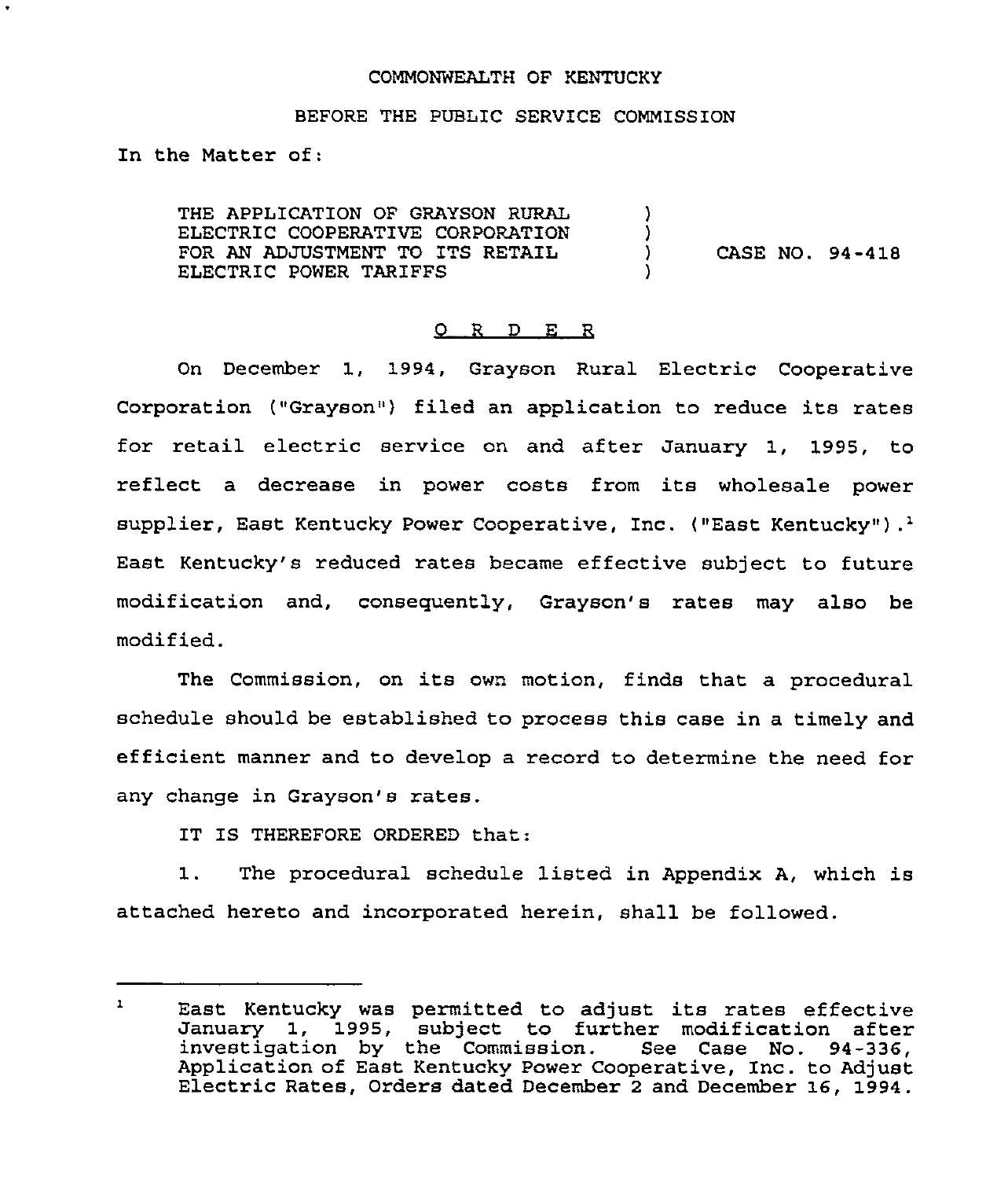2. All requests for information and responses thereto shall be appropriately indexed. All responses shall include the name of the person who will be responsible for responding to questions related to the information, with copies to all parties of record and 10 copies to the Commission.

3. Grayson shall give notice of the scheduled hearing in accordance with the provisions set out in 807 KAR 5:011, Section 8(5) . At the time the publication is requested, Grayson shall forward a duplicate of the notice and request to the Commission.

4. Motions for extensions of time with respect to the schedule herein shall be made in writing and will be granted only upon a showing of good cause.

5. Nothing contained herein shall prevent the Commission from entering further Orders in this matter.

Done at Frankfort, Kentucky, this 13th day of January, 1995.

PUBLIC SERVICE COMMISSION

<u>Kuh</u> For the Commissi

ATTEST:

Executive Director